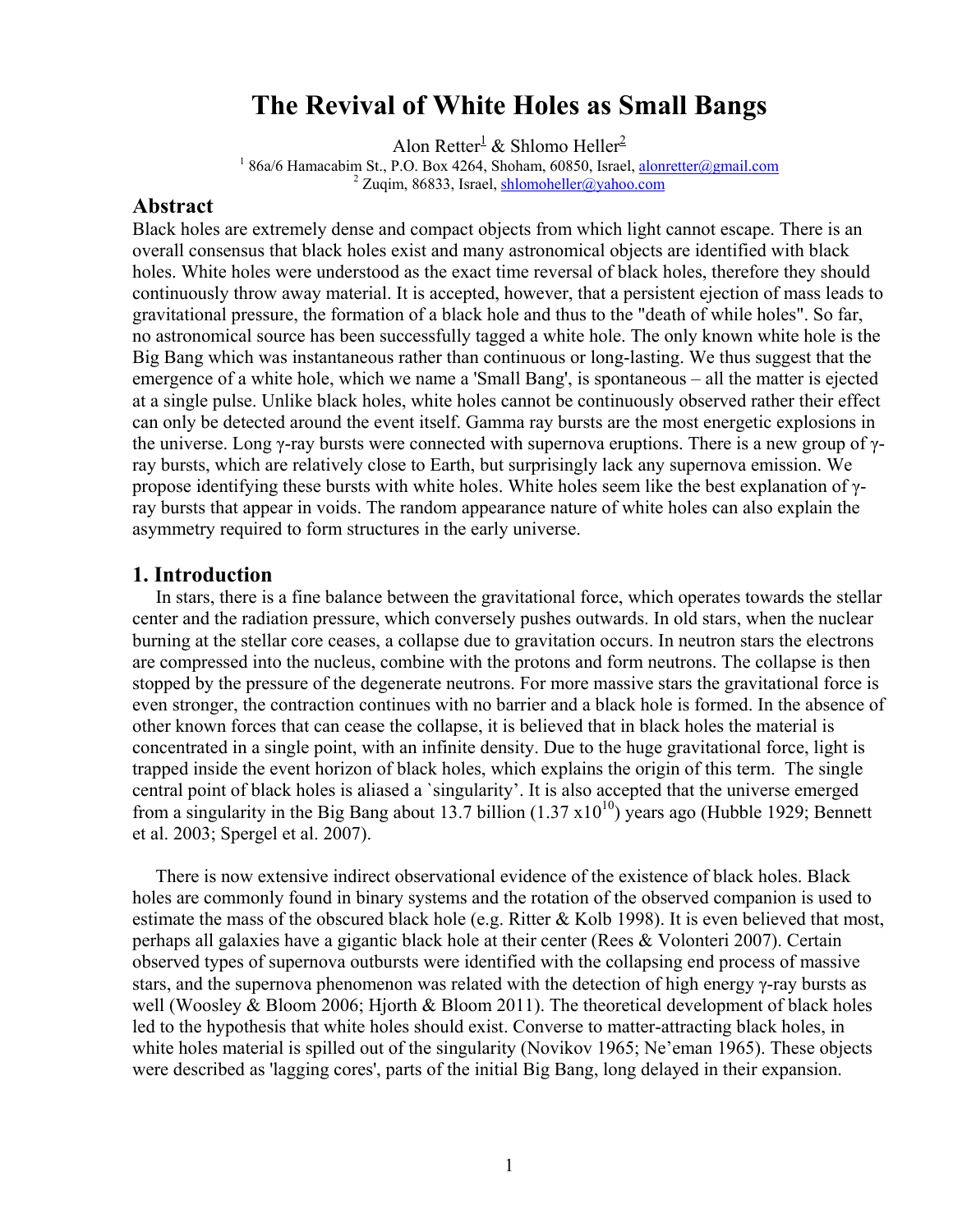White holes were understood as the time reversal of black holes, and therefore, it was believed that they should persistently throw away matter, and be detected much easier than the dark black holes. Initially, white holes were even proposed as an explanation of the brightest objects in the universe - quasars and active galactic nuclei. It was concluded, however, that in white holes that continuously eject matter, a blue sheet of accreted highly accelerated matter will be formed at the event horizon of the white hole due to its gravitational force. The gravitational interaction between the white hole and the accreted material, will lead to an exponential suppression of the white hole emission. This will be the death of the white hole and a black hole will be generated (Eardley 1974; Ori & Poisson 1994). Indeed, while there is strong evidence of the presence of black holes, so far not a single astronomical object has been convincingly associated with a white hole. It can be said that white holes are literally dead.

#### **2. The revival of white holes**

 It was proposed that the universe itself is a white hole (Gibbs 1998; Berman 2007). We believe that if the birth of the universe, the Big Bang, was a gigantic white hole, a weaker white hole, which we alias a 'Small Bang' should behave alike. The universe is believed to be born in a sudden moment. Similarly, we suggest that the appearance of a white hole should be immediate. Before this event happens, the white hole has no definite coordinates in space-time, and thus no gravitational effect on the environment of its destined eruption location. In contrast to previous claims, no white hole would spill out material for a long interval of time. Instead, like the birth of the universe itself, this process should be sudden, unpredicted and a single occasion event. Note that the best way to avoid the expected death of white holes is to eject all matter at a single instance (Blau 1989). We claim that white holes cannot be continuously observed as black holes. They can only be detected soon after they show up. We argue that white holes are not real astronomical objects. They are only a short window, through which material / energy is spilled out once. When a large amount of mass is ejected, the gravitational force, which is being expressed through mass, may eventually lead to a collapse and to the formation of a black hole, as was formerly concluded, but white holes cannot be destroyed after they are born, because their appearance is instantaneous. We believe that white holes are like birth – the baby can die, but not the birth itself.

 How can white holes be detected? They should be highly energetic, with a large range in intensities, very fast and they can show up anywhere in space – close to Earth or at large distances. White holes can be born during the early stages of the universe, later on during the universe evolution and even today. In addition, they may occur both in dense or in isolated regions. All these requirements are met in γ-ray bursts.

#### **2. Explaining a new class of Gamma-ray bursts by white holes**

 Gamma ray bursts (GRBs) were first detected about 40 years ago (Klebesadel et al. 1973). They are the most energetic explosions in the universe since the Big Bang. Many dozen models have been offered for the formation of GRBs, including white holes (Narlikar et al. 1974; Narlikar, & Appa Rao 1975; Ramadurai 2001). Extensive observations by satellites led to their division into two broad classes: short GRBs, whose γ-ray emission lasts less than two seconds and long GRBs, whose γ-ray radiation can be observed up to about one thousand seconds (Kouveliotou et al. 1993). Many long GRBs have been associated with supernova outbursts, and it is now accepted that long GRBs occur during the fatal stages of massive stars, when they explode and appear as supernovae. Short GRBs are explained by the merger of two compact stars - a neutron star with a black hole or with a second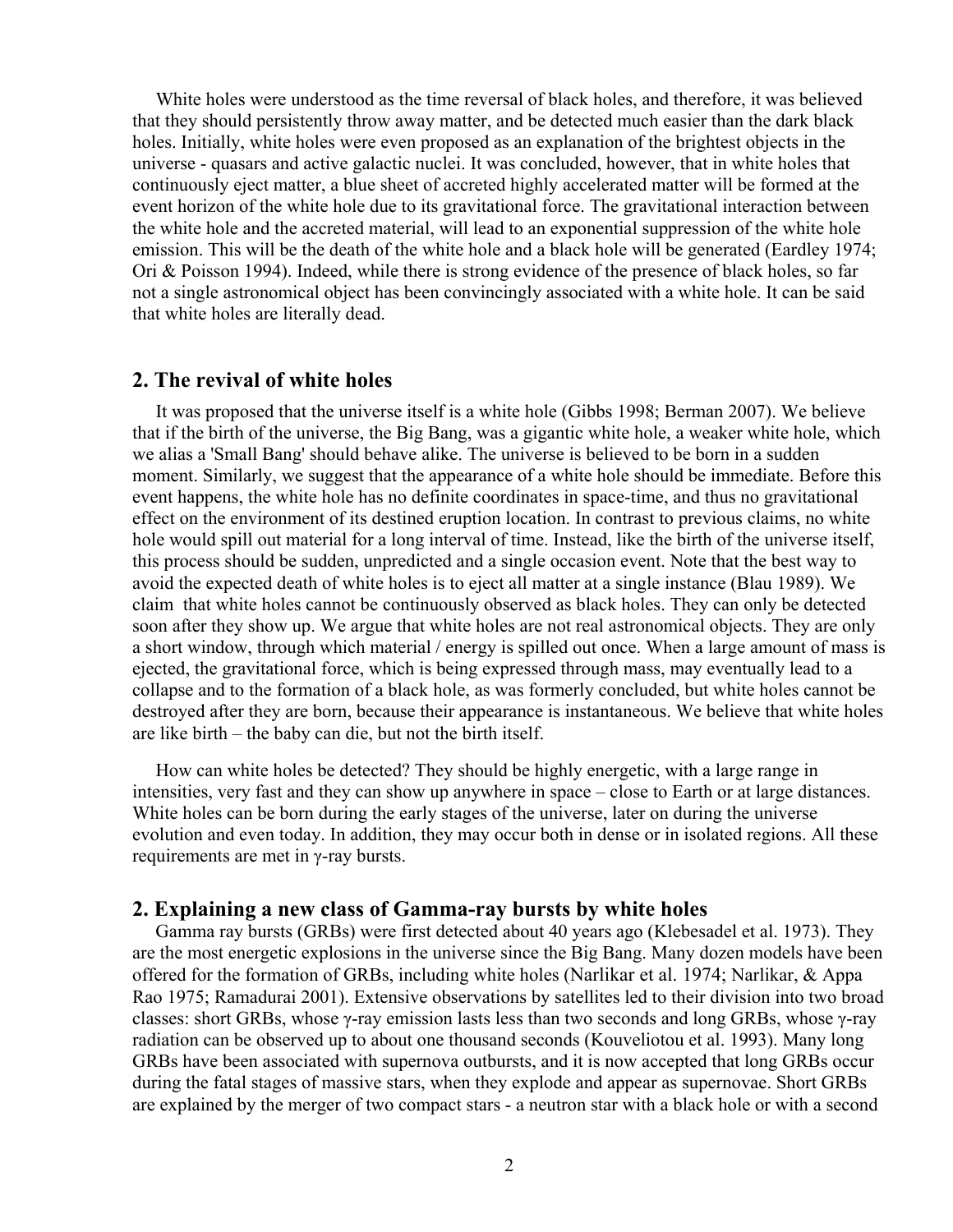neutron star (Piran 1992; Panaitescu 2006). Long GRBs are more distant than short GRBs and thus carry more energy.

 Recent observations suggest that there is a third new class of GRBs. The prototype of this group is GRB 060614. Its  $\gamma$ -ray emission lasted about 102 seconds similar to long GRBs, yet it shared many observational features with short GRBs. Despite its small red-shift,  $z=0.13$ , which means a relatively small distance to the observers, no supernova emission was seen from the source down to limits lower than any known supernova of its kind, and hundred of times fainter than the archetypical SN 1998bw. It was thus proposed that GRB 060614 as well as its twin GRB 060505 belong to a new class of bursters that require a novel model of explosion (Gal-Yam et al. 2006; Della Valle et al. 2006; Jakobsson & Fynbo 2007; Chattopadhyay et al. 2007; Caito et al. 2009). A new model for these GRBs was suggested, in which some cases of mergers between a massive white dwarf and a neutron star produce long-duration GRBs with no accompanying supernova (King et al. 2007). It was alternatively proposed that GRB 060614 might be produced by the tidal disruption of a star by an intermediate-mass black hole (Lu et al. 2008).

 We propose that the new group of GRBs and many other GRBs can be explained by the instantaneous birth of white holes and the ejection of a large amount of matter. The white hole blast (or the probable formation of the black hole, which also happens in supernovae and compact stellar mergers) can account for the observed γ-ray emission as well as for other observational features of GRBs. White hole events are not connected with a supernova outburst, so this model easily explains the lack of supernova features in the members of the new class of GRBs. White holes seem like a natural explanation of GRBs that appear in isolated areas or voids, while merger scenarios between any various combinations of stars should only occur in populated areas. We thus further argue that many supernova-less GRBs at high red-shifts, in which the lack of supernova emission is explained by poor observability, may be white holes as well.

For GRB 060614 the γ-ray fluence was 2 x  $10^5$  ergs cm<sup>-2</sup>, which corresponds to an isotropic γ-ray energy release of  $\sim$ 1 x 10<sup>51</sup> ergs in the 1 keV - 10 MeV range in the GRB rest frame. For a radiation efficiency of 0.1, the isotropic kinetic energy is then 1 x  $10^{52}$  ergs (Gehrels et al. 2006). This yields a low white hole mass of  $\sim 0.005$  M, so this GRB may represent a white hole that emitted material of the order of some fraction of the solar mass. If indeed white holes exist, like black holes they could be found in all scales – from masses lower than the solar mass scale and up to a typical galaxy mass or even up to a few portions of the universe mass. If galaxy size white holes can blast they should eject all the mass at a single instance as the Big Bang and low mass white holes. Some of the material would start falling back through an active accretion disc and a very bright galaxy, which would look like a quasar or an active galactic nucleus, would be observed. We therefore speculate that the initial identifications of these sources with white holes could be correct after all.

 Finally, it is not clear what caused asymmetric structures in the early universe (Crawford & Schramm 1982). The emergence of a white hole is a process that randomly ejects mass, thus it may have a strong impact on the early evolution of the universe and act as a simple factor that formed asymmetry.

## **4. Summary and conclusions**

1. We propose that white holes indicate the spontaneous ejection of energy / matter similar to the Bing Bang. Unlike black holes they cannot be continuously observed, rather they can only be detected around the event itself.